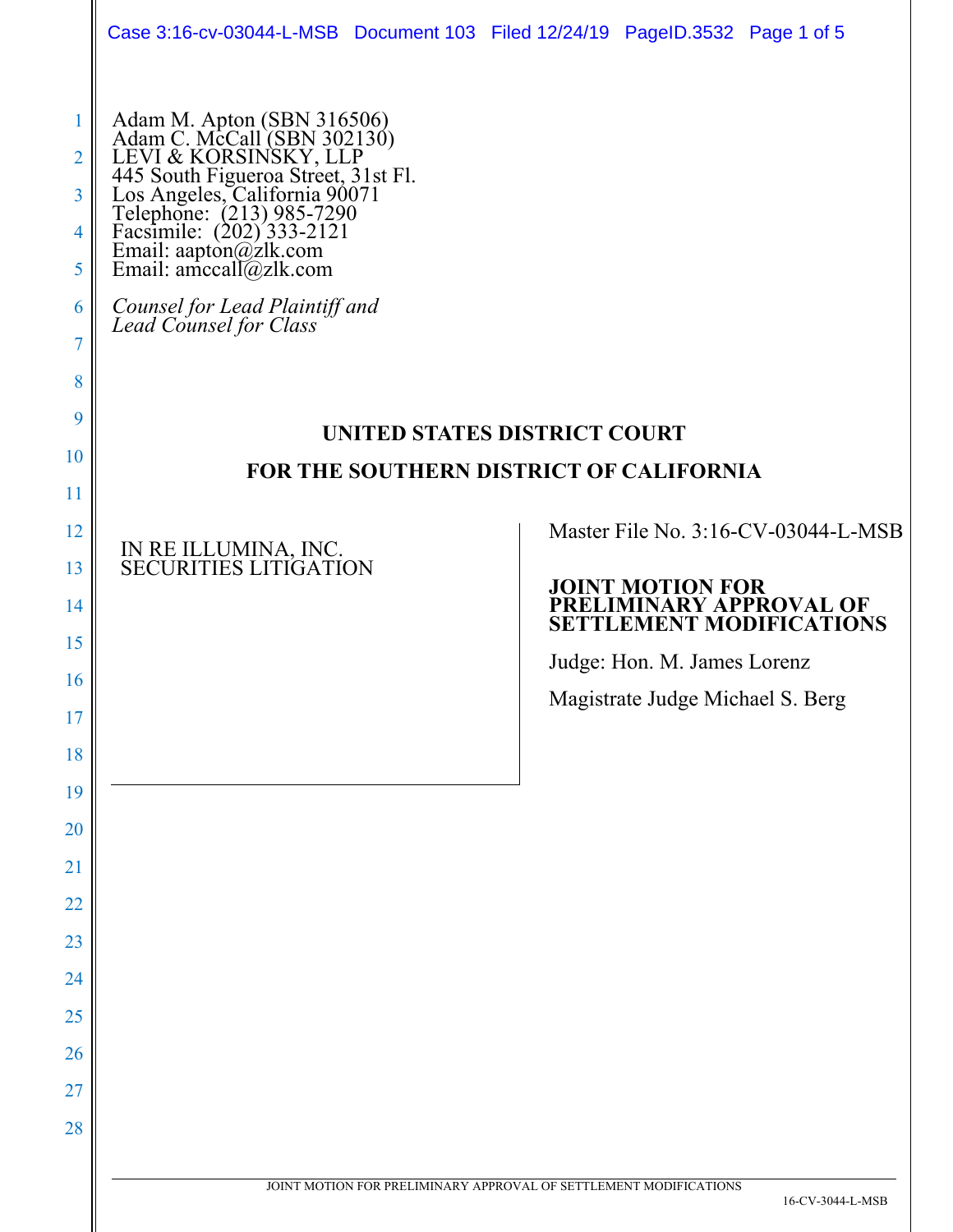On June 11, 2019, Plaintiff filed an Unopposed Motion for an Order Granting Preliminary Approval of Class Action Settlement and Directing Dissemination of Notice to Class (the "Preliminary Approval Motion").

On December 18, 2019, the Court entered an Order Conditionally Granting Plaintiffs' Unopposed Motion for Preliminary Approval of Class Action Settlement (ECF No. 102) (the "Conditional Preliminary Approval Order").

In addition to setting certain conditions on the investment of the Settlement Fund, the Conditional Preliminary Approval Order required the Parties to modify the settlement terms by: (*i*) identifying an appropriate *cy pres* award recipient; and (*ii*) modifying the form of Notice of Proposed Settlement and Settlement Agreement pursuant to the Court's instruction. *Id*. at 19-21.

In accordance with the Court's instruction in the Conditional Preliminary Approval Order, the parties have identified the Investor Protection Trust (the "IPT") as an appropriate recipient of any *cy pres* award. The IPT is a 501(c)(3) non-profit organization headquartered in Washington, D.C. The IPT was founded in 1993 as part of a multi-state settlement to resolve charges of misconduct, and serves to educate investors throughout the United States. A brochure of recent and upcoming IPT events is attached as Exhibit A.

Plaintiffs and the Claims Administrator have also modified the Notice of Proposed Settlement, in accordance with the Court's instructions, and formatted it for publication. A copy of the revised Notice of Proposed Settlement (redline) is attached as Exhibit B.

The parties have also modified the definition of "Escrow Account" in the Stipulation of Settlement pursuant to the Court's instruction. *See* Conditional Preliminary Approval Order, at 19.

In light of the Court's decision to enter its own form of order granting preliminary approval to the settlement, in lieu of the form of preliminary approval order proposed in the Stipulation of Settlement, the parties have also agreed to amend the definitions of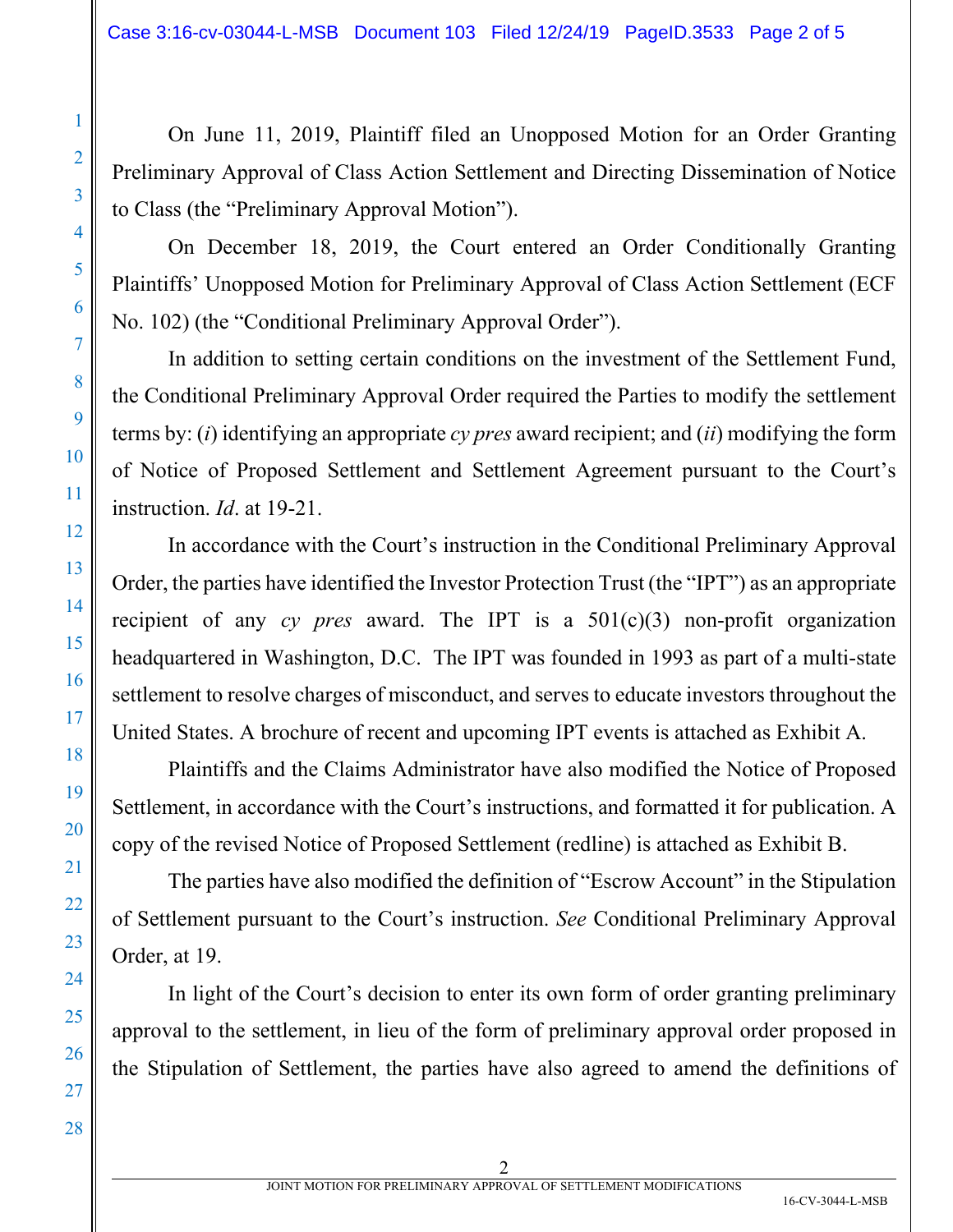"Effective Date" and "Preliminary Approval Order" set forth in the Stipulation of Settlement to refer to the Conditional Preliminary Approval Order entered by the Court.

An amendment of the Stipulation of Settlement reflecting these changes, and the other modifications described above, is attached as Exhibit C.

For the foregoing reasons, the Parties respectfully request that the Court preliminarily approve these modifications of the settlement by entering the proposed order included with this motion.

[Signatures on following page]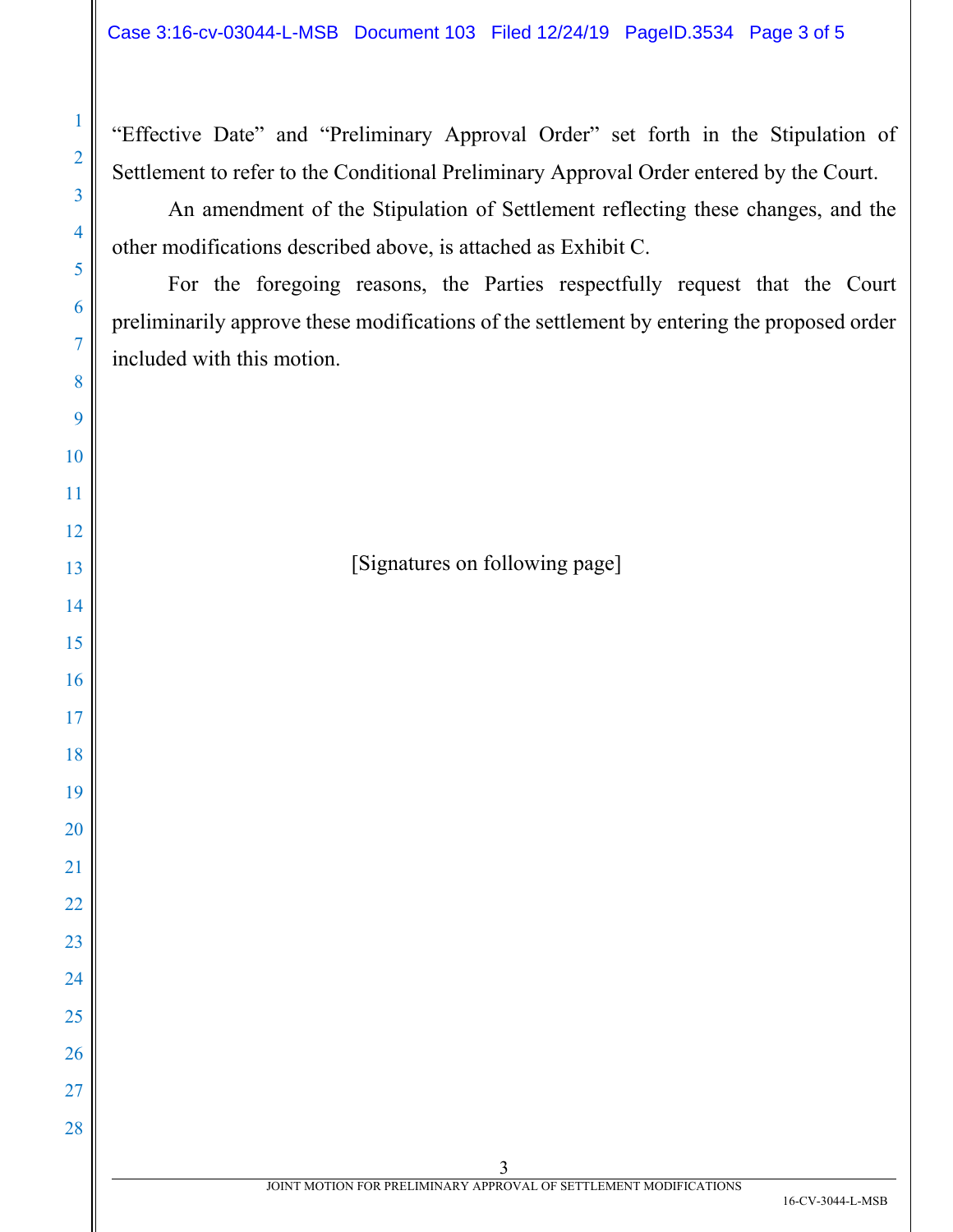|                       | Case 3:16-cv-03044-L-MSB Document 103 Filed 12/24/19 PageID.3535 Page 4 of 5 |                                                                                                                                                                                                                                                                                            |
|-----------------------|------------------------------------------------------------------------------|--------------------------------------------------------------------------------------------------------------------------------------------------------------------------------------------------------------------------------------------------------------------------------------------|
| 1<br>$\overline{2}$   | Dated: December 24, 2019                                                     | Respectfully Submitted,<br><b>COVINGTON &amp; BURLING LLP</b>                                                                                                                                                                                                                              |
| 3<br>4                |                                                                              | By: /s/ Mark P. Gimbel<br>Mark P. Gimbel                                                                                                                                                                                                                                                   |
| 5<br>6<br>7<br>8<br>9 |                                                                              | Mark P. Gimbel (admitted <i>pro hac vice</i> )<br>C. William Phillips (admitted <i>pro hac vice</i> )<br>Jordan S. Joachim (admitted <i>pro hac vice</i> )<br>The New York Times Building<br>620 Eighth Avenue<br>New York, NY 10018-1405<br>Tel: (212) 841-1000<br>Email: mgimbel@cov.com |
| 10<br>11<br>12        |                                                                              | Mark Y. Chen (SBN 310450)<br>1999 Avenue of the Stars, Suite 3500<br>Los Angeles, California 90067<br>Tel: (424) 332-4800<br>Email: $mychen@cov.com$                                                                                                                                       |
| 13                    |                                                                              | <b>Attorneys for Defendants</b>                                                                                                                                                                                                                                                            |
| 14<br>15              | Dated: December 24, 2019                                                     | LEVI & KORSINSKY, LLP                                                                                                                                                                                                                                                                      |
| 16<br>17              |                                                                              | By: /s/ Adam M. Apton<br>Adam M. Apton                                                                                                                                                                                                                                                     |
| 18<br>19<br>20<br>21  |                                                                              | Adam M. Apton (SBN 316506)<br>Adam C. McCall (SBN 302130)<br>445 South Figueroa St., 31st Floor<br>Los Angeles, CA 90071<br>Tel: 213/985-7290<br>Fax: 202/333-2121<br>Email: aapton@zlk.com<br>Email: amccall $@z$ lk.com                                                                  |
| 22<br>23<br>24<br>25  |                                                                              | LEVI & KORSINSKY LLP<br>Nicholas I. Porritt (admitted pro hac vice)<br>1101 30th Street NW, Suite 115<br>Washington, DC 20007<br>Tel: 202/524-4290<br>Fax: 202/333-2121                                                                                                                    |
| 26<br>27<br>28        |                                                                              | Email: $\text{nporritt}(@zlk.com)$<br>Attorneys for Lead Plaintiff and Lead<br>Counsel for Class                                                                                                                                                                                           |
|                       |                                                                              | 4<br>JOINT MOTION FOR PRELIMINARY APPROVAL OF SETTLEMENT MODIFICATIONS<br>16-CV-3044-L-MSB                                                                                                                                                                                                 |